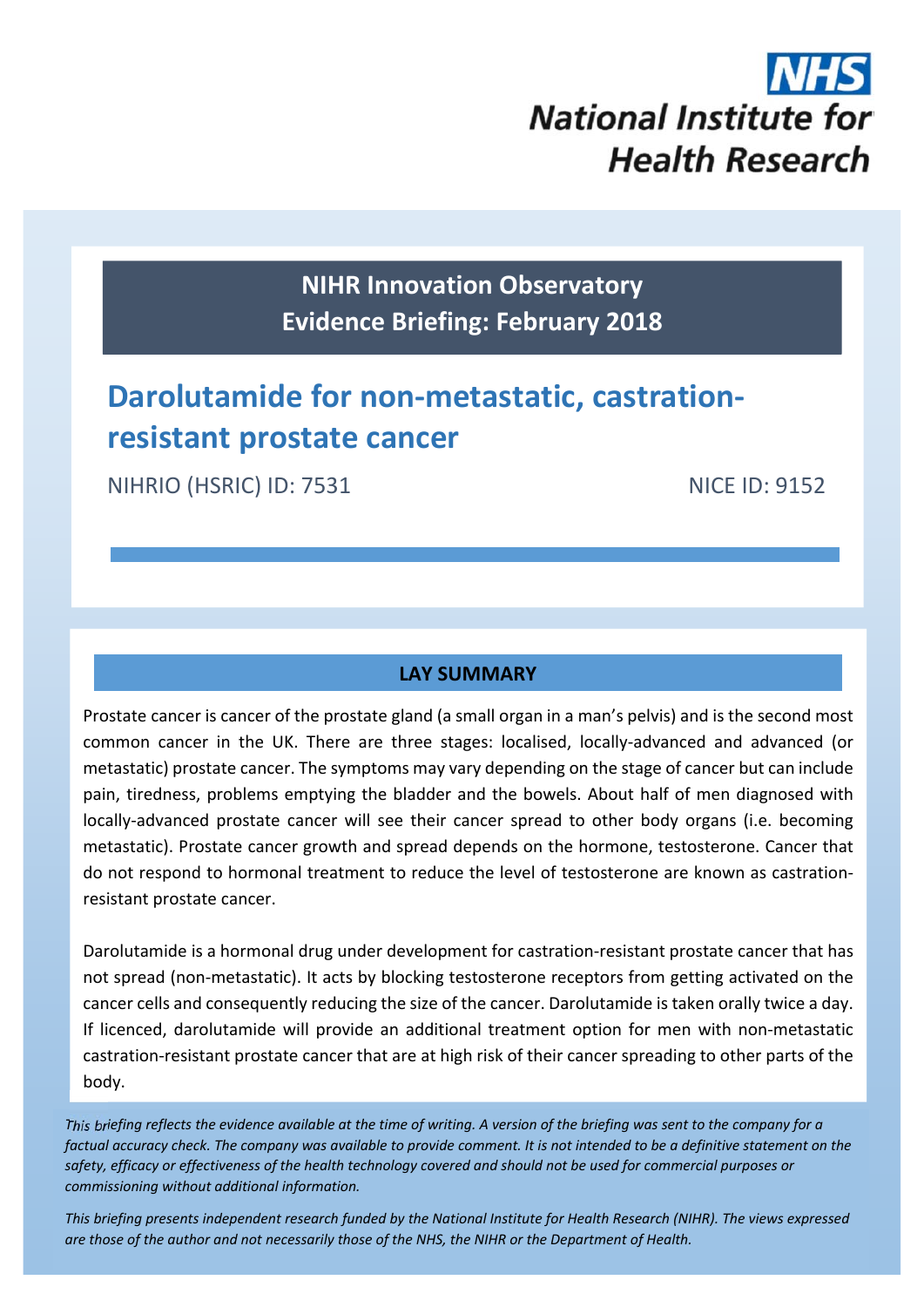#### **TARGET GROUP**

Non‐metastatic, castration‐resistant prostate cancer (nmCRPC); high risk as defined by a prostate specific antigen (PSA) doubling time of ≤ 10 months – first line

### **TECHNOLOGY**

# **DESCRIPTION**

Darolutamide (ODM‐201, BAY‐1841788) is a novel nonsteroidal androgen receptor (AR) inhibitor with potential antineoplastic activity. AR antagonist darolutamide binds to ARs in target tissues; subsequently, inhibiting androgen-induced receptor activation and facilitating the formation of inactive complexes that cannot translocate to the nucleus. This prevents binding to, and transcription of, AR‐responsive genes that regulate prostate cancer cell proliferation. This ultimately leads to an inhibition of growth in AR-expressing prostate cancer cells. $<sup>1</sup>$ </sup>

Darolutamide is under development for the treatment of non‐metastatic castration‐resistant prostate cancer (nmCRPC).1 The medicinal product is administered orally and the proposed place in treatment is as an add‐on to standard therapy.

In the currently ongoing phase III trial, darolutamide is administered twice a day in 300 mg tablets (x2) until unacceptable toxicity, confirmed metastasis or death.<sup>19</sup>

This product is not currently licenced in the EU for any indication.

Darolutamide is also at phase III in clinical trials for metastatic hormone sensitive prostate cancer.<sup>2</sup>

### **INNOVATION and/or ADVANTAGES**

If licensed, darolutamide will offer an additional treatment option for high risk non-metastatic castration‐resistant prostate cancer patients; darolutamide has the potential to increase the metastasis‐free survival time.

### **DEVELOPER**

Bayer plc.

### **PATIENT GROUP**

### **BACKGROUND**

Prostate cancer is the most common male cancer in the UK. It affects the prostate gland which produces some of the fluid in the semen and plays a role in urine control in men. The cancer starts in the glandular cells in the prostate and are known as acinar adenocarcinomas. It is more common in black Caribbean and black African men than in white men, and very rare in Asian men. More than half of those diagnosed are aged 70 years and over.<sup>3</sup> Because the cancer develops slowly, people often have no signs in the early stages and symptoms only become apparent when the prostate is large enough to affect the urethra.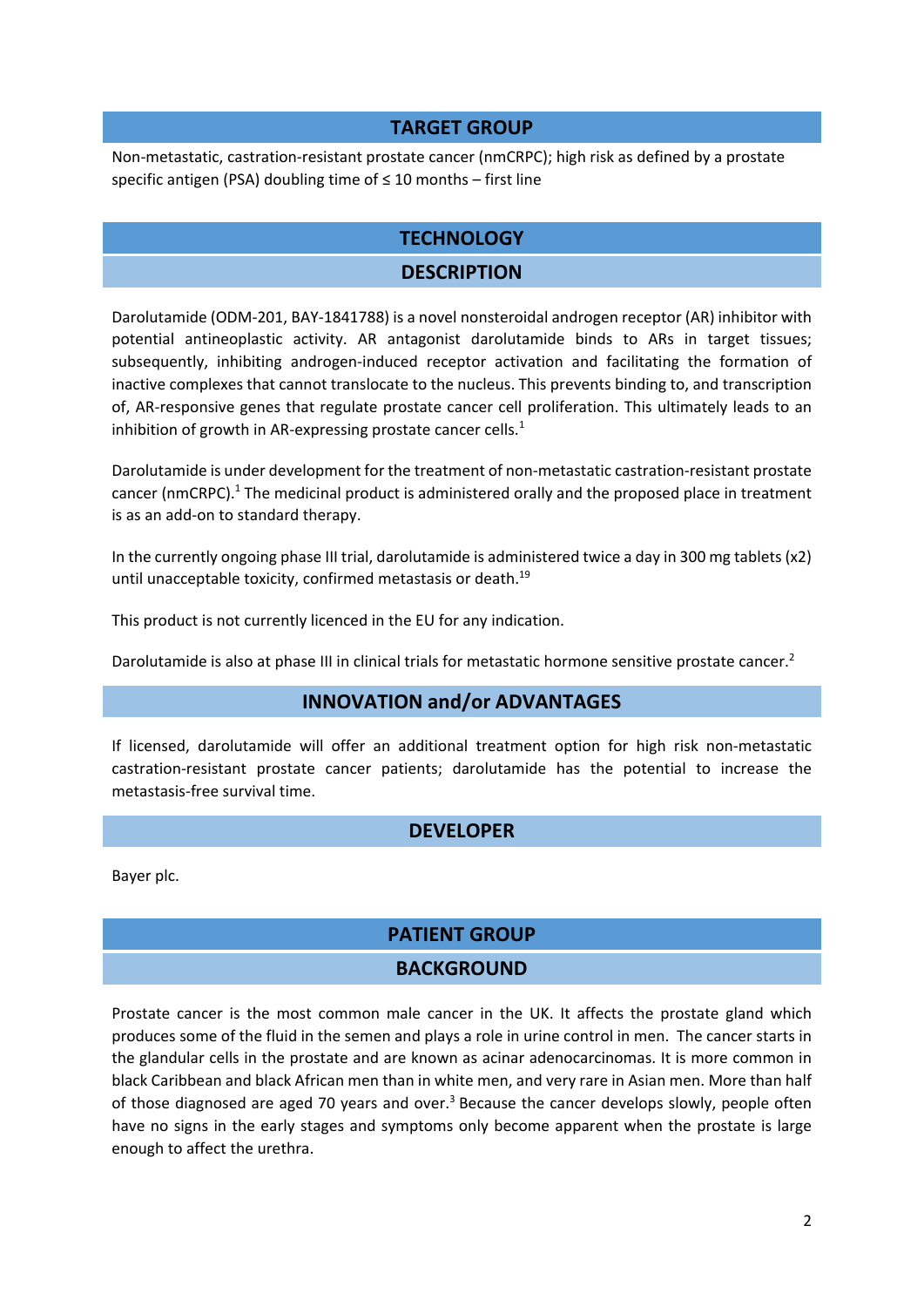General symptoms of prostate cancer include: urinary tract infection, urinary frequency, sensation of incomplete emptying, haematuria (presence of blood in urine), dysuria (painful urination), haematospermia (blood in sperm), symptoms of acute kidney injury or chronic kidney disease and impotence.<sup>6</sup> Various risk factors for prostate cancer have been identified, including ageing, black ethnic origin and a family history.<sup>4</sup> Other factors include diet, pattern of sexual behaviour, alcohol consumption, exposure to ultraviolet radiation, chronic inflammation and occupational exposure.<sup>6</sup>

There are three stages of prostate cancer; localised (confined to the prostate gland), locally‐advanced (spread outside the capsule of the gland) and advanced or metastatic (spread to other body organs).<sup>5</sup> At an advanced stage the cancer most commonly spreads to lymph nodes in other parts of the body or to the bones. It can also spread to other organs.<sup>6</sup> About 50% of men diagnosed with localised prostate cancer will get metastatic cancer during their lifetime. Finding cancer early and treating it can lower that risk.<sup>7</sup>

Prostate cancer depends on testosterone to proliferate. Castration‐resistant prostate cancer (CRPC) is a stage of the disease when progression occurs despite castrate levels of testosterone, induced for example by androgen deprivation therapy (ADT). Usually, the earliest sign of resistance to ADT is a rising serum PSA level before metastases are detectable. A raised level of PSA in the blood can be a sign of a problem with the prostate.<sup>8</sup>

Men at high-risk of developing metastases can be identified by a short PSA doubling time (PSADT). For patients with a PSADT  $\leq$  10 months, treatment is recommended, with the goal of delaying time to development of metastases.<sup>9</sup>

## **CLINICAL NEED and BURDEN OF DISEASE**

The number of men diagnosed with prostate cancer has been increasing over the last 10 years. This might be because more men are having the Prostate‐specific Antigen (PSA) tests and the population is getting older. In adults, prostate cancer is the second most common cancer in the UK. In men, it is the most common cancer in the UK.<sup>10</sup> In 2016, 40,484 men were newly diagnosed with prostate cancer<sup>11</sup> and 10,178 deaths from prostate cancer were recorded.<sup>12</sup> About nine in 10 (85%) men diagnosed with prostate cancer in England and Wales survived their disease for five years or more  $(2010-11).$ <sup>13</sup>

Using ONS population projections, the company estimated that in 2016 in England and Wales there would have been 41,768 cases of prostate cancer. For the UK, it is estimated that 11.2% of patients progress to non-metastatic CRPC (nmCRPC) this gives an estimate of 4,590 patients in England and Wales and a total of 5,141 including the population of Scotland and Northern Ireland.<sup>14</sup> The proportion of nmCRPC patients classified as high risk (PSA doubling time ≤ 10 months) is 16% (Bayer data on file). The eligible UK patient population to receive darolutamide would equate to 16%\*5,141=823 patients.<sup>a</sup>

The Hospital Episodes Statistics for 2016/2017 recorded 75,276 finished consultant episodes (FCE), 70,295 admissions and 97,382 FCE bed daysfor malignant neoplasm of the prostate (ICD‐10 code C61). 48,567of these admissions were day cases.<sup>15</sup>

a Information provided by company in UK PharmaScan record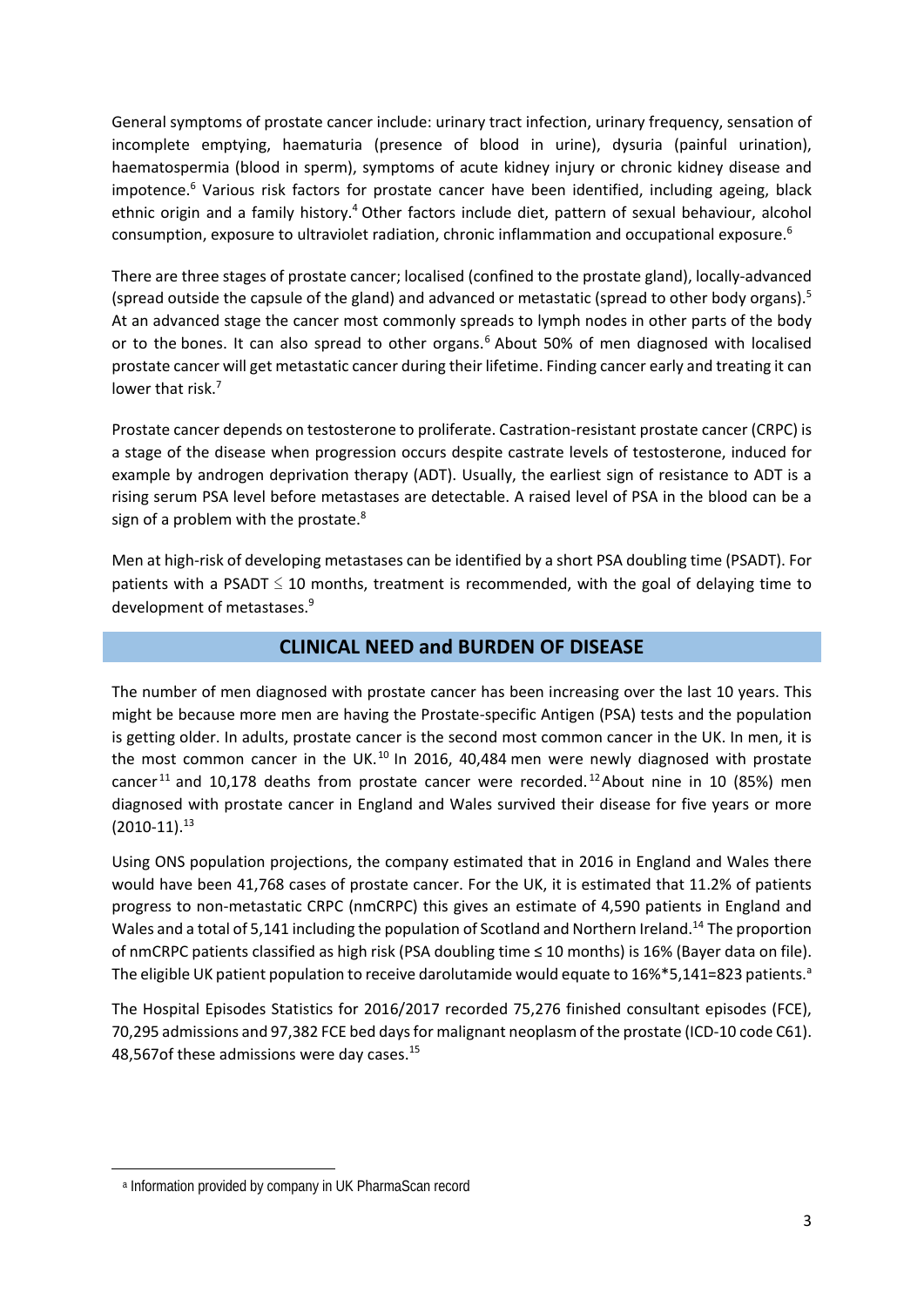# **PATIENT PATHWAY**

### **RELEVANT GUIDANCE**

#### **NICE GUIDANCE**

- NICE clinical guideline in development. Prostate cancer: diagnosis and management (update) (GID‐ NG10057). Expected April 2019.
- NICE clinical guideline. Prostate cancer: diagnosis and management (CG175). January 2014.
- NICE quality standard. Prostate cancer (QS91). June 2015.
- NICE diagnostic guidance. Diagnosing prostate cancer: PROGENSA PCA3 assay and Prostate Health Index (DG17). June 2015.

#### **NHS ENGLAND and POLICY GUIDANCE**

- NHS England. 2013/14 NHS Standard Contract for Cancer: Specialised Kidney, Bladder and Prostate Cancer Services (Adult). B14/S/a.
- NHS England. Clinical Commissioning Policy: The use of Stereotactic Ablative Radiotherapy (SABR) in the treatment of prostate cancer. 16031/P. July 2016.
- NHS England. Clinical Commissioning Policy: Proton beam therapy for cancer of the prostate. 16020/P. July 2016.

## **OTHER GUIDANCE**

- Mottet N et al. TB. EAU-ESTRO-SIOG guidelines on prostate cancer. Part 1: screening, diagnosis, and local treatment with curative intent. 2017<sup>16</sup>
- Gnanapragasam VJ et al. Primary radical therapy selection in high-risk non-metastatic prostate cancer. 201517
- Parker C et al. Cancer of the prostate: ESMO Clinical Practice Guidelines for diagnosis, treatment and follow-up. 2015<sup>18</sup>

#### **CURRENT TREATMENT OPTIONS**

There are several treatment options available to those with non-metastatic castration-resistant prostate cancer. Many men with localised prostate cancer will not benefit from definitive treatment, and 45% of men with PSA‐detected prostate cancer are candidates for deferred management (watchful waiting). In men with comorbidity and limited life expectancy, treatment of localised prostate cancer may be deferred to avoid loss of quality of life.<sup>8</sup> Guidelines recommend the use of:<sup>16</sup>

- Watchful waiting or observation
- Radical prostatectomy (surgical removal of the entire prostate gland between the urethra and bladder)
- External beam radiotherapy
- Brachytherapy (trans‐perineal implantation of radioactive seeds into the prostate)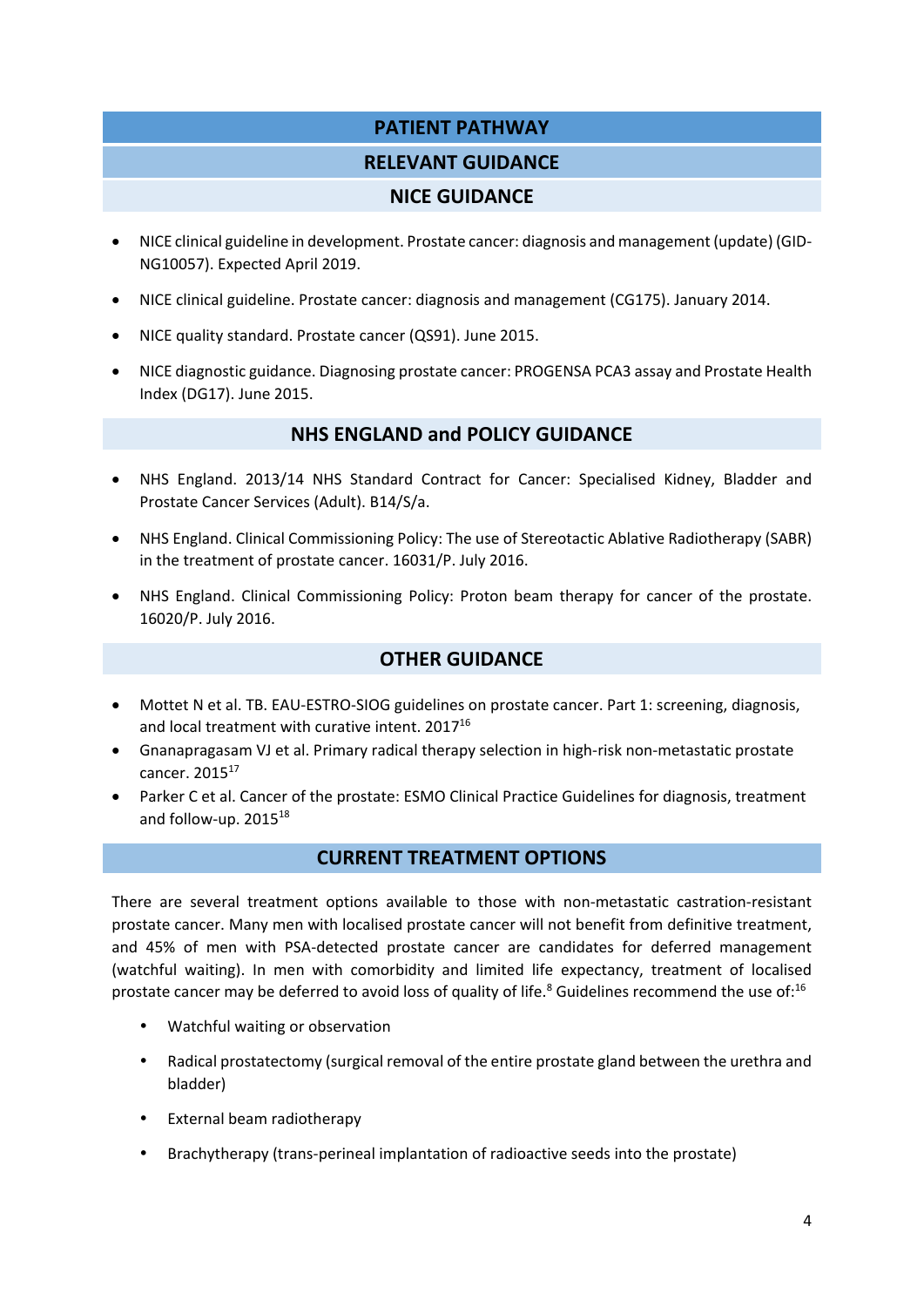- Cryotherapy (local or general use of low temperatures in medical therapy)
- Hormone therapy (androgen deprivation or anti-androgens)

Treatment recommendations are dependent on the disease and patient characteristics, currently there is no standard treatment for castrated patients with rising PSA and no evidence of metastases.

# **EFFICACY and SAFETY**

| <b>Trial</b>                      | ARAMIS, NCT02200614; darolutamide vs placebo; phase III                                                                                                                                                                                                                                                                                                                                                                                                                                                                                                                                                                                                                                             |  |  |
|-----------------------------------|-----------------------------------------------------------------------------------------------------------------------------------------------------------------------------------------------------------------------------------------------------------------------------------------------------------------------------------------------------------------------------------------------------------------------------------------------------------------------------------------------------------------------------------------------------------------------------------------------------------------------------------------------------------------------------------------------------|--|--|
| <b>Sponsor</b>                    | Bayer plc                                                                                                                                                                                                                                                                                                                                                                                                                                                                                                                                                                                                                                                                                           |  |  |
| <b>Status</b>                     | Ongoing, recruiting                                                                                                                                                                                                                                                                                                                                                                                                                                                                                                                                                                                                                                                                                 |  |  |
| Source of<br><b>Information</b>   | Trial registry <sup>19</sup>                                                                                                                                                                                                                                                                                                                                                                                                                                                                                                                                                                                                                                                                        |  |  |
| <b>Location</b>                   | EU countries (incl UK), USA, Canada and other countries.                                                                                                                                                                                                                                                                                                                                                                                                                                                                                                                                                                                                                                            |  |  |
| <b>Design</b>                     | Randomised, placebo-controlled                                                                                                                                                                                                                                                                                                                                                                                                                                                                                                                                                                                                                                                                      |  |  |
| <b>Participants</b>               | n=1500 (planned); aged 18 years or older; male; prostate cancer; castration-<br>resistant with castrate level of serum testosterone; prostate-specific antigen<br>doubling time of $\leq 10$ months and PSA > 2ng/ml                                                                                                                                                                                                                                                                                                                                                                                                                                                                                |  |  |
| <b>Schedule</b>                   | Randomised to:<br>Arm 1: Darolutamide (BAY1841788; ODM-201) tablets 2 x 300mg twice<br>a day, orally<br>Arm 2: Matching placebo tablets x 2 twice a day, orally<br>$\bullet$                                                                                                                                                                                                                                                                                                                                                                                                                                                                                                                        |  |  |
| Follow-up                         | Until unacceptable toxicity, confirmed metastasis or death                                                                                                                                                                                                                                                                                                                                                                                                                                                                                                                                                                                                                                          |  |  |
| Primary<br><b>Outcomes</b>        | Metastasis-Free Survival (up to 72 months)                                                                                                                                                                                                                                                                                                                                                                                                                                                                                                                                                                                                                                                          |  |  |
| Secondary<br>Outcomes             | Overall Survival (up to 72 months)<br>$\bullet$<br>Time to first symptomatic skeletal event (up to 72 months)<br>٠<br>Time to initiation of first cytotoxic chemotherapy for prostate cancer<br>$\bullet$<br>(up to 72 months)<br>Time to pain progression (up to 72 months)<br>$\bullet$<br>Safety and tolerability (up to 72 months)<br>$\bullet$<br>Changes in health-related QoL are assessed by Functional Assessment<br>$\bullet$<br>of Cancer Therapy-Prostate (FACT-P), European Organization for<br>Research and Treatment of Cancer Quality of life Questionnaire -<br>Prostate Cancer Module (EORTC-QLQ-PR25) and European QoL 5-<br>domain scale (EQ-5D-3L) questionnaire. <sup>b</sup> |  |  |
| <b>Key Results</b>                |                                                                                                                                                                                                                                                                                                                                                                                                                                                                                                                                                                                                                                                                                                     |  |  |
| <b>Adverse effects</b><br>(AEs)   | $\overline{\phantom{a}}$                                                                                                                                                                                                                                                                                                                                                                                                                                                                                                                                                                                                                                                                            |  |  |
| <b>Expected</b><br>reporting date | Study primary completion date 16 <sup>th</sup> April 2018, study estimated completion<br>date 30 <sup>th</sup> June 2020.                                                                                                                                                                                                                                                                                                                                                                                                                                                                                                                                                                           |  |  |

 **b** Information provided by company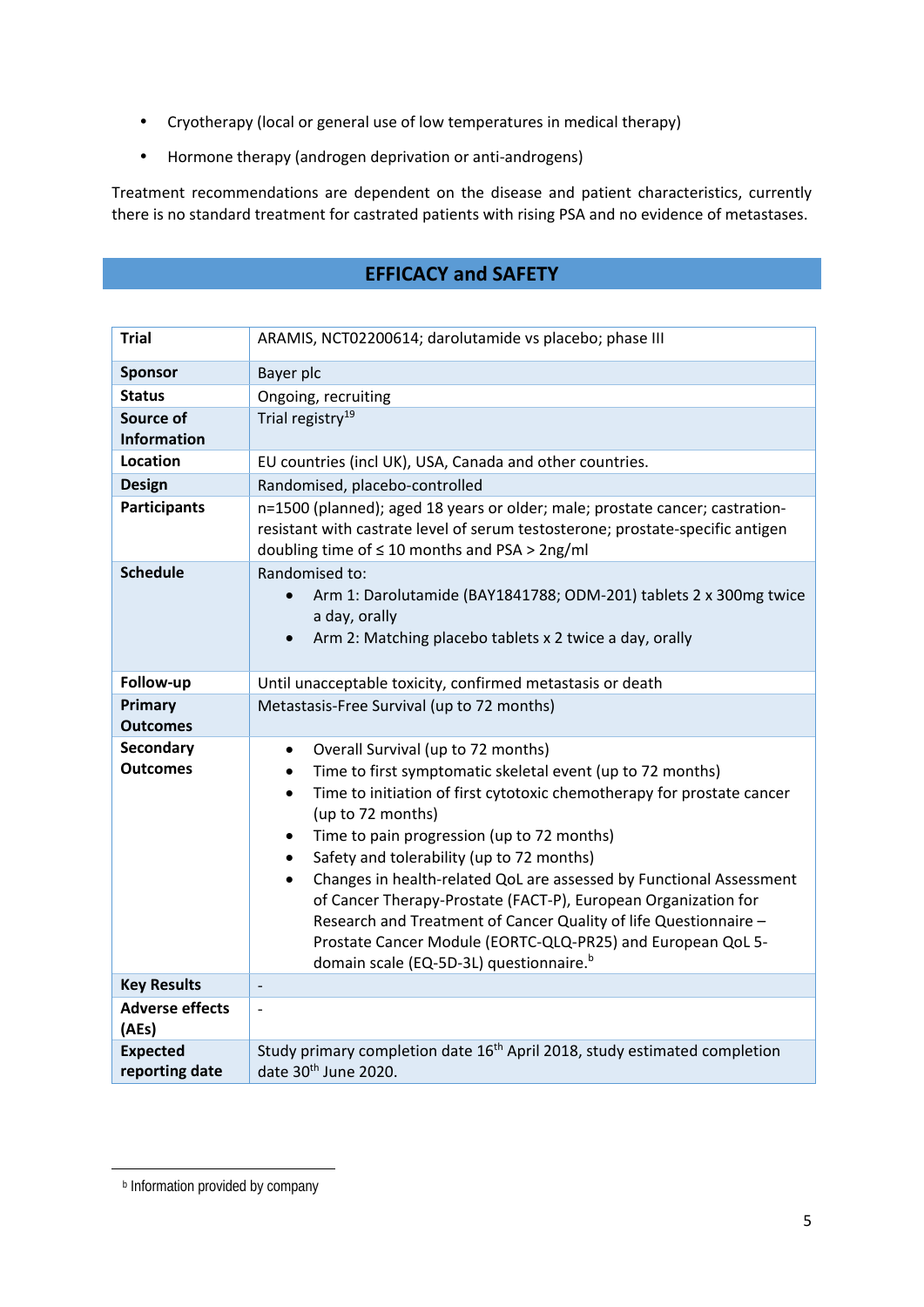# **ESTIMATED COST and IMPACT**

#### **COST**

The cost of darolutamide is not yet known.

The following anti-androgens are currently marketed and used in the prostate cancer broader population in the UK.20,21,22

| Drug                                    | Dose              | Unit cost |
|-----------------------------------------|-------------------|-----------|
| Xtandi (enzalutamide) 40 mg<br>capsules | 160 mg once daily | £24.40    |
| Casodex (bicalutamide) 150mg<br>tablets | 150 mg once daily | 15p       |

| <b>IMPACT - SPECULATIVE</b>                                   |                                            |  |  |  |
|---------------------------------------------------------------|--------------------------------------------|--|--|--|
| <b>IMPACT ON PATIENTS AND CARERS</b>                          |                                            |  |  |  |
| $\boxtimes$ Reduced mortality/increased length of<br>survival | $\boxtimes$ Reduced symptoms or disability |  |  |  |
| Other: improved quality of life for patients<br>$\boxtimes$   | No impact identified<br>$\perp$            |  |  |  |
| <b>IMPACT ON HEALTH and SOCIAL CARE SERVICES</b>              |                                            |  |  |  |
| Increased use of existing services                            | Decreased use of existing services         |  |  |  |
| Re-organisation of existing services                          | Need for new services                      |  |  |  |
| Other                                                         | None identified<br>⊠                       |  |  |  |
| <b>IMPACT ON COSTS and OTHER RESOURCE USE</b>                 |                                            |  |  |  |
| Increased drug treatment costs                                | Reduced drug treatment costs               |  |  |  |
| Other increase in costs                                       | Other reduction in costs<br>$\mathbb{X}$   |  |  |  |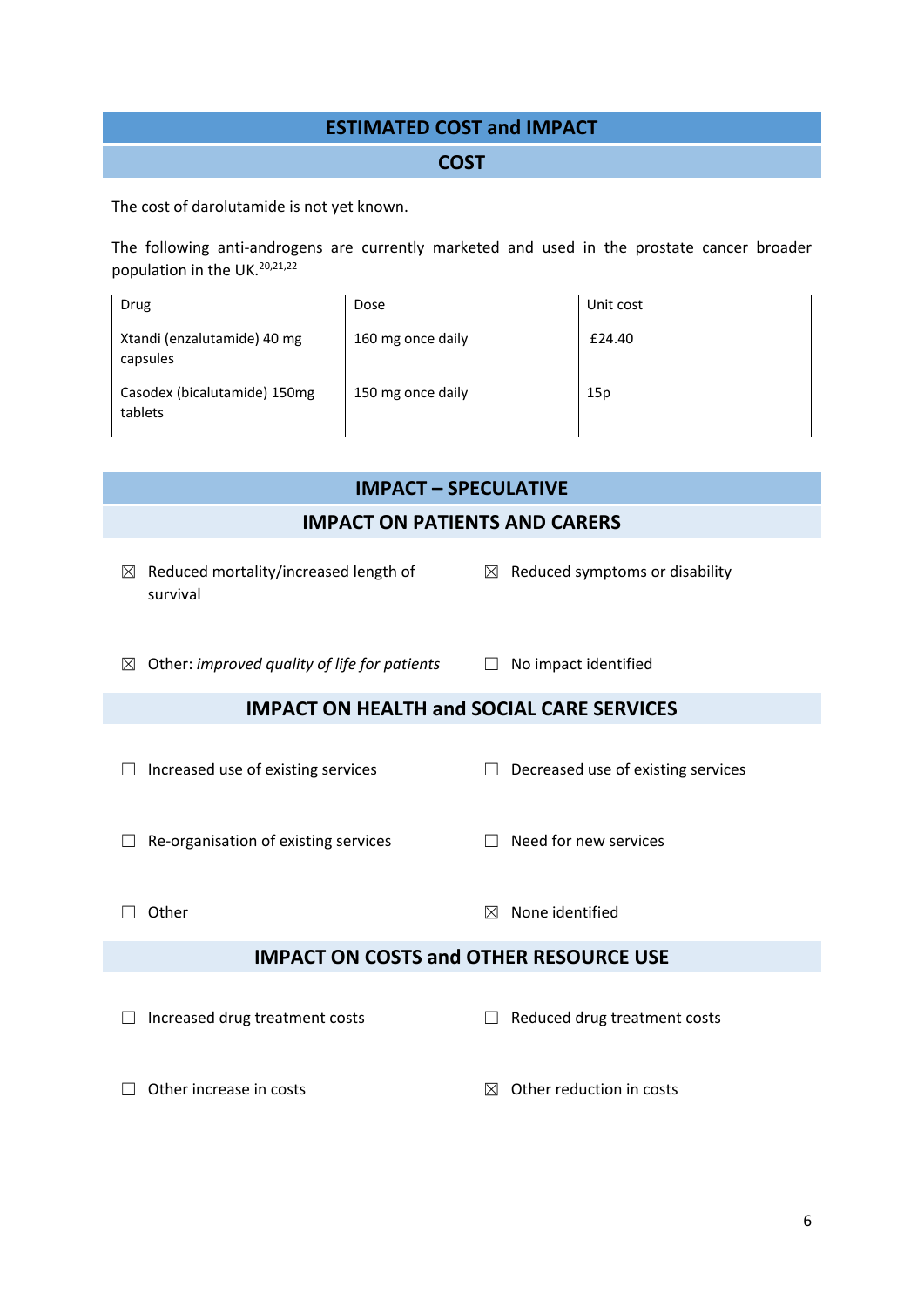☒ Other: *uncertain unit cost compared to existing treatments* 

☐ None identified

## **OTHER ISSUES**

 $\boxtimes$  Clinical uncertainty or other research question identified: *trial results not yet published* 

☐ None identified

#### **REFERENCES**

<sup>1</sup> GlobalData. *Darolutamide.* Available from https://pharma.globaldata.com/ [Accessed 19 January 2018, log in required]

<sup>2</sup> ClinicalTrials.gov. *ODM‐201 in Addition to Standard ADT and Docetaxel in Metastatic Castration Sensitive Prostate Cancer (ARASENS)*. Available from https://clinicaltrials.gov/ct2/show/NCT02799602 [Accessed 19 January 2018]

<sup>3</sup> Cancer Research UK. *About Prostate Cancer*. Available from: http://www.cancerresearchuk.org/about‐ cancer/prostate‐cancer/about [Accessed 19 January 2018]

<sup>4</sup> Wilt TJ, Ahmed HU. Prostate cancer screening and the management of clinically localized disease*. BMJ*. 2013 Jan 29;346:f325.

<sup>5</sup> European Association of Urology. *Prostate Cancer: Epidemiology and Aetiology*. Available from: http://uroweb.org/guideline/prostate‐cancer/#3 [Accessed 19 January 2018]

<sup>6</sup> Cancer Research UK. *About advanced prostate cancer.* http://www.cancerresearchuk.org/about‐ cancer/prostate‐cancer/advanced‐cancer/about‐advanced‐cancer [Accessed 19 January 2018]

<sup>7</sup> WebMD. *What is metastatic prostate cancer?* Available from http://www.webmd.com/prostate‐ cancer/advanced‐prostate‐cancer‐16/metastatic‐prostate‐cancer [Accessed 19 January 2018]

<sup>8</sup> Pullar B, Shah N. Prostate Cancer. *Surgery (Oxford)*. 2016 Oct; 34(10): 505‐511. Available from doi.org/10.1016/j.mpsur.2016.07.007 [Accessed 15 February 2018]

9 Anantharaman A, Small EJ. Tackling non-metastatic castration-resistant prostate cancer: special considerations in treatment. *Expert review of anticancer therapy*. 2017 Jul 3;17(7):625‐33. Available from DOI: 10.1080/14737140.2017.1333903 [Accessed 15 February 2018]

<sup>10</sup> Cancer Research UK. *Prostate cancer*. Available from http://www.cancerresearchuk.org/aboutcancer/prostate‐cancer [Accessed 19 January 2018]

<sup>11</sup> Office for National Statistics. *Cancer Registration Statistics, England, 2016*. Available from https://www.ons.gov.uk/peoplepopulationandcommunity/healthandsocialcare/conditionsanddiseases/datase ts/cancerregistrationstatisticscancerregistrationstatisticsengland [Accessed 15 February 2018]

<sup>12</sup> Office for National Statistics. *Death Registrations Summary Statistics, England and Wales, 2016*. Available from https://www.ons.gov.uk/peoplepopulationandcommunity/birthsdeathsandmarriages/deaths/datasets/deathr egistrationssummarytablesenglandandwalesreferencetables [Accessed 15 February 2018]

<sup>13</sup> Cancer Research UK. *Prostate Cancer Survival.* Available from http://www.cancerresearchuk.org/health‐ professional/cancer‐statistics/statistics‐by‐cancer‐type/prostate‐cancer#heading‐Two [Accessed 19 January 2018]

<sup>14</sup> Morgan C, McEwan P, Chamberlain G, Cabrera C, Parry D. Castration -resistant prostate cancer (CRPC): A UK epidemiology study. *Value in health*, S1098‐3015(10)72108‐2 Available from http://www.valueinhealthjournal.com/article/S1098-3015(10)72108-2/pdf [Accessed 19 January 2018]

<sup>15</sup> NHS Digital. *Hospital Admitted Patient Care Activity, 2016‐17*. Available from: https://digital.nhs.uk/catalogue/PUB30098 [Accessed 19 January 2018].

<sup>16</sup> Mottet N, Bellmunt J, Bolla M, Briers E, Cumberbatch MG, De Santis M, Fossati N, Gross T, Henry AM, Joniau S, Lam TB. EAU‐ESTRO‐SIOG guidelines on prostate cancer. Part 1: screening, diagnosis, and local treatment with curative intent. *European Urology*. 2017 Apr 30;71(4):618‐29. Available from doi.org/10.1016/j.eururo.2016.08.003 [Accessed 15 February 2018]